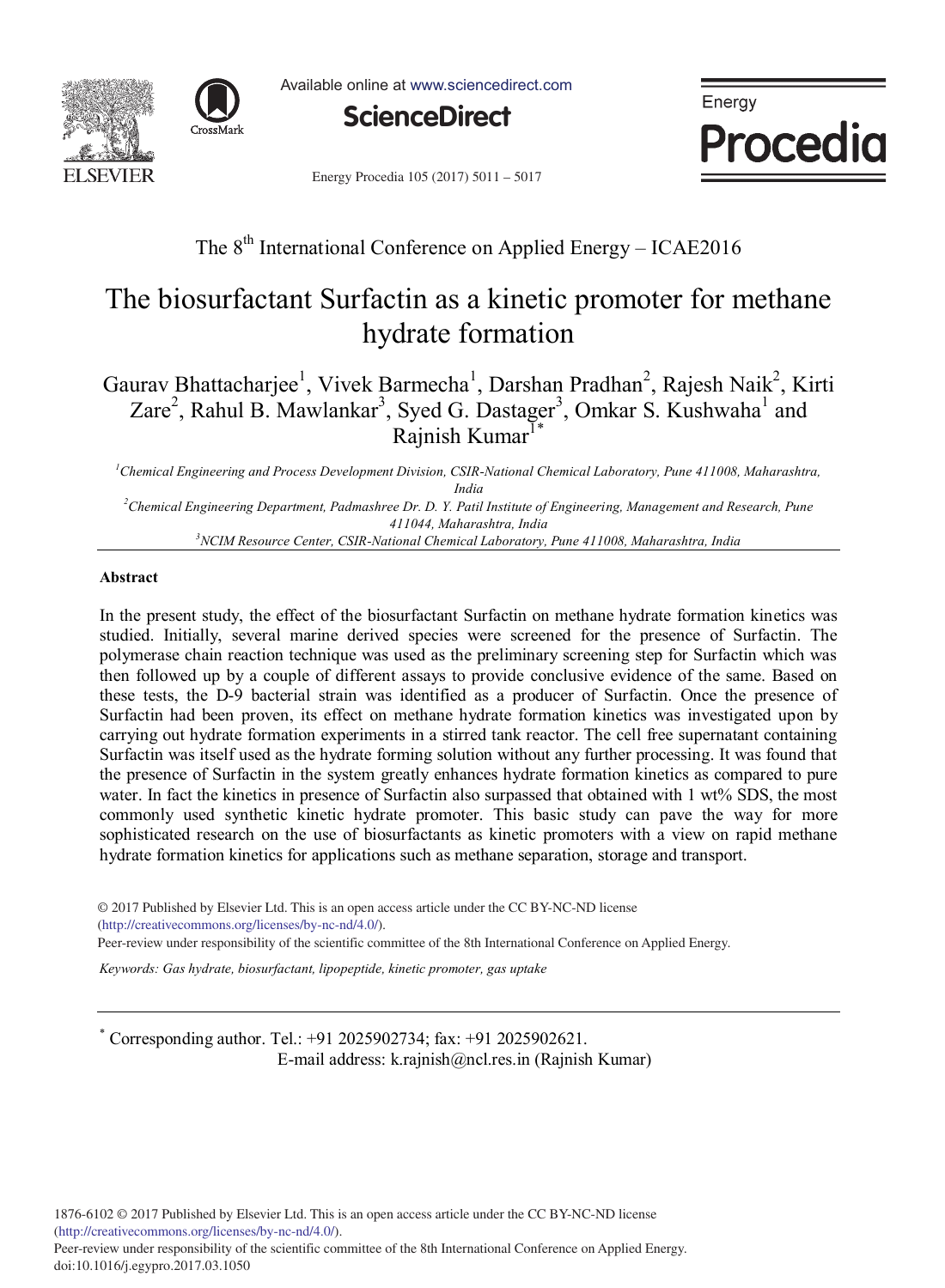# **1. Introduction:**

Gas hydrates are ice like crystalline compounds that are formed when small gas (guest) molecules get trapped in hydrogen bonded cages formed by water (host) molecules (Sloan and Koh 2008). Gas hydrates find application in a variety of currently relevant fields such as seawater desalination , gas separation, capture and storage  $[1]$ ,  $[2]$ ,  $[3]$ ,  $[4]$ .

There are certain technological applications of gas hydrates which require fast hydrate formation and decomposition kinetics. By itself a gradual anad time consuming process, the kinetics of hydrate formation can be increased manifold by the introduction certain additives to the system known as surfactants. The different mechanisms through which these surfactants may enhance hydrate formation kinetics have been extensively discussed in the literature  $[5]$ . The surfactants that are used as kinetic promoters for hydrate formation are generally synthetic in nature, example Sodium dodecylsulfate (SDS). Although the use of such additives has proven to be very beneficial for gas hydrate formation, there's a big concern with regards to the toxicity of these compounds and their mode of disposal thereof. This ushers in the need to look for more benign additives which are low on the toxicity front and do not pose any threat to the environment, serious or otherwise.

Biosurfactants, quite simply surfactants of biological origin are one such class of compounds fit the above mentioned criteria perfectly in that being of biological origin, they are essentially green additives. The extreme robustness of biosurfactants (stability at extreme conditions of temperature, salinity and pH) makes the investigation into these compounds as kinetic hydrate promoters all the more worthwhile [6], [7], [8].

Lipopeptides are compounds with cyclic structures generally produced from Bacillus and Pseudomonas species and exhibit diverse properties such as anti-microbial, cytotoxixity and surfactant like behavior. As a result of these various different characteristics, lipopeptides find application in a variety of areas such as food production (as emulsifiesrs), oil recovery from reservoirs, bioremediation etc.

Surfactin, the most popular and widely studied lipopeptide is an excellent biosurfactant and can reduce the surface tension of water from 72 to 27 mN/m. In fact it shows better surface activity than SDS, the surfactant of choice for gas hydrate studies [9]. Surfactin was discovered by Arima et al., 1968 from the culture broth of *bacillussubtilis* in an attempt to discover fibrin clot inhibitor [10].

In the present study, a few different marine derived bacterial species were screened to test for the presence of Surfactin. The Polymerase Chain Reaction (PCR) technique was used for the preliminary screening based on which one of the bacterial isolates D-9 showed the presence of surfactin. The PCR results were followed upon with a few different assays such as oil spread assay and emulsification assay on the isolate D-9 to definitively prove the presence of surfactin. The effect of Surfactin on methane hydrate formation kinetics was then looked into by carrying out hydrate formation experiments in a stirred tank reactor.

# **2. Materials and Methods:**

The marine derived bacterial strains to be screened for the production of Surfactin were field collected. Pure methane gas (purity > 99.5 %) was purchased from Vadilal Gases Pvt. Ltd., India. Peptone, Beef Extract and NaCl were purchased from HiMedia Laboratories, Pvt. Ltd., India. Distilled and deionized water was used for all the experiments performed.

# *2.1 Procedure followed for the production of Surfactin:*

The first step for the production of Surfactin is the preparation of the nutrient broth. The nutrient broth used in the present study consisted of 10 gm Peptone, 10 gm Beef Extract and 5 gm NaCl in 1 litre of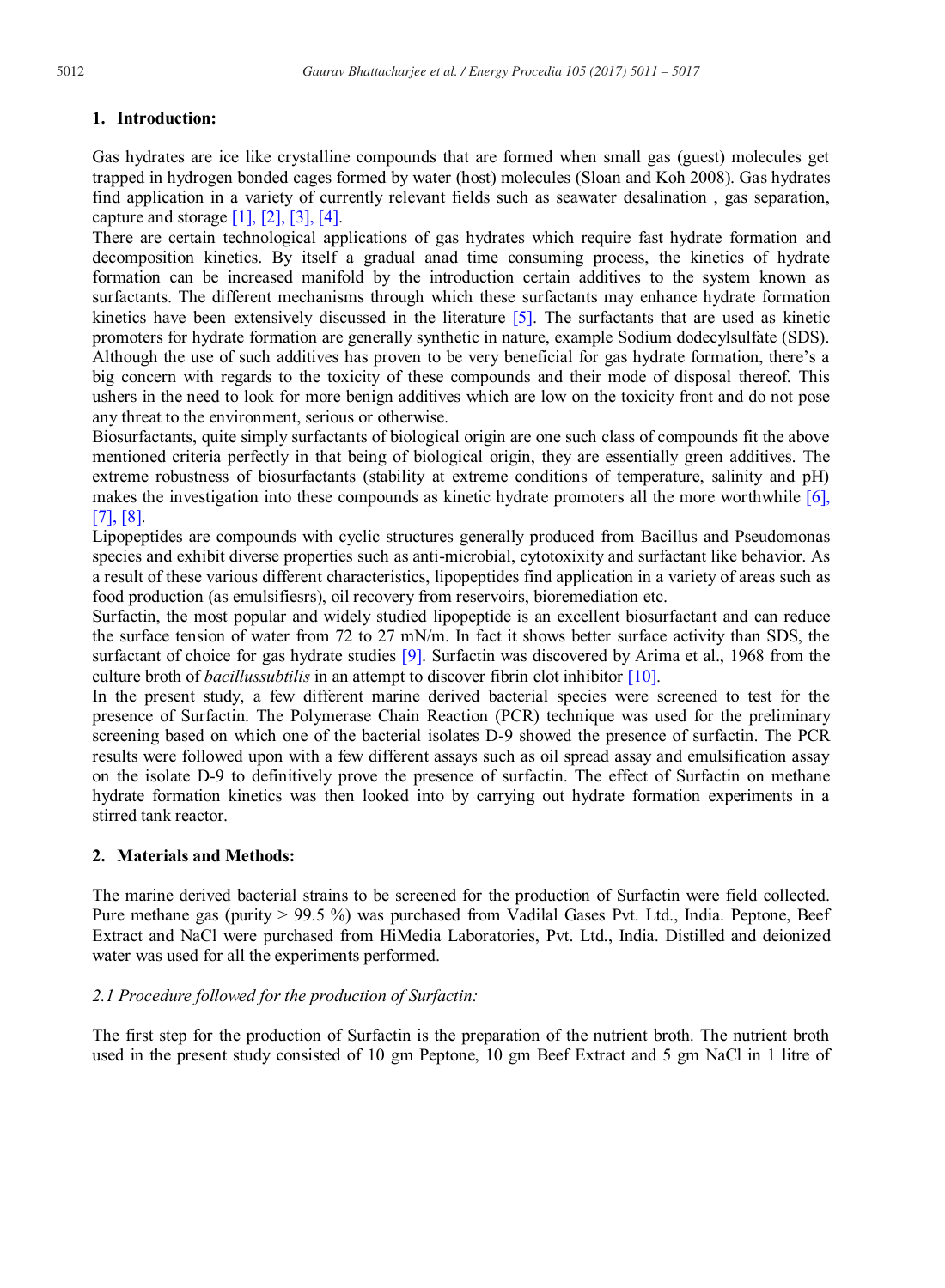water. Once the nutrient broth had been prepared, the previously isolated marine bacteria was grown in the nutrient borth for  $48-72$  hours at  $30^{\circ}$ C and the cell free supernatant was obtained through centrifugation at 10,000 rpm for 20 minutes. The supernatant was then subjected to acid precipitation by adjusting the pH to 2.0 with 6M HCl and keeping it overnight at  $4^{\circ}$ C. The precipitate formed was recovered by centrifugation at 10,000 rpm for 20 minutes at  $4^{\circ}$ C and then extracted with methanol and concentrated with help of rotary evaporator [11].

# *2.2 Procedure followed for hydrate formation experiments:*

A schematic of the apparatus used and detailed description of the procedure followed for the hydrate formation experiments is given elsewhere in literature  $[1]$ . The important thing to note here is that for the hydrate formation experiments, the cell free supernatant containing Surfactin itself was used as the hydrate forming solution. Since this was a basic study performed mainly to gauge whether the presence of Surfactin in the system has any effect on methane hydrate formation kinetics or not, using the crude supernatant sufficed and further processing of the supernatant to exclusively isolate Surfactin was not carried out. The pressure and temperature conditions for hydrate formation were 5.0 MPa and 274.15 K respectively while the stirring speed used for the same was 400 rpm. The volume of hydrate forming solution used was 80 cm<sup>3</sup> while the reactor vessel had a total volume of 250 cm<sup>3</sup>.

# **3. Results and Discussions:**

# *3.1 Screening for the presence of Surfactin:*

# *3.1.1 Preliminary screening using the Polymerase Chain Reaction (PCR) technique:*

While the screening of lipopeptide producing bacteria from a large number of isolates using different assays is generally a very arduous task, PCR is widely accepted as a reliable preliminary technique for screening of lipopeptides. Screening of Surfactin using PCR was done by Hsieh et.al, 2004 who found out that PCR was a dependable method for finding out potential good yields of surfactant producing strains [12]. The PCR technique was developed by Karry Mullis in 1984 and consists of three main steps: a) denaturation of the double stranded DNA two single strands at a high temperature of 90-98 ºC, b) annealing of the primers to the single stranded DNA at a lower temperature (50-60  $^{\circ}$ C) and c) extension of the bound primers by the addition of nucleotides. A specific SFP gene primer was used for screening of Surfactin gene through PCR and the product was checked using Gel Electrophoresis (0.8% Agarose). Out of all the isolates tested, only the D-9 strain was seen to show a positive marker for the presence of the Surfactin gene using the PCR technique.

The preliminary screening done using PCR was followed up with a couple of other assays to conclusively prove the presence of Surfactin:

#### *3.2 Oil Spreading Assay:*

The concept behind the oil spreading assay is relatively simple. The presence of surfactant should ideally displace the oil surface leaving behind a *clearing* zone on the oil surface. The assay was performed according to Morikawa et.al, 2000 [13]. 30 ml of distilled water was taken on a petri dish and 1 ml of oil was placed on the centre of the water layer. 20 μl of cell free supernatant solution was then placed gently on the centre of the oil layer. If the surfactant is present in the supernatant, the oil layer gets gradually displaced and a clearing zone can be observed at the centre of the oil layer. The diameter of displaced oil is measured after 30 seconds which correlates to surfactant activity.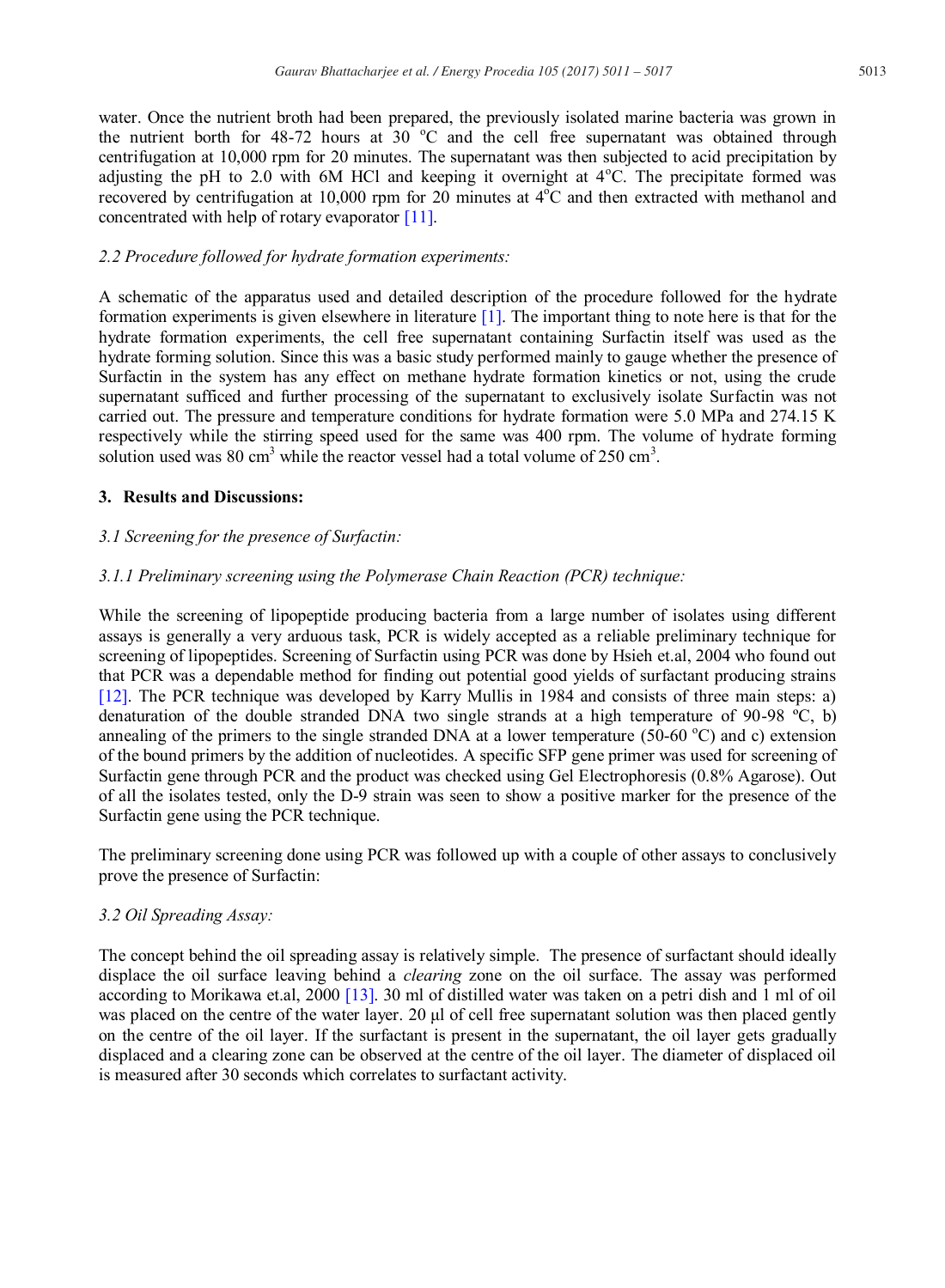#### *3.3 Emulsification Assay:*

Emulsification assay was carried out according to Cooper and Goldenberg, 1987. 6ml of hydrocarbon was taken in a test tube to which 4ml of cell free supernatant was added and vortexed for 2 minutes to ensure homogenous mixing of both the liquids. The emulsification activity was observed after 24 hours and it was calculated by using the formula: total height of emulsion/total height\*100 [14]. The D-9 strain was able to emulsify different oil and hydrocarbon (petrol) from 50% to 66% range showing good emulsification property.

# *3.3 Effect of Surfactin on Methane Hydrate formation kinetics:*

The effect of Surfactin on methane hydrate formation kinetics was investigated by using the Surfactin containing cell free supernatant as the hydrate forming solution in a stirred tank reactor. **Fig. 1** given below compares the average gas uptake (mol of gas consumed/ mol of water) obtained using the Surfactin containing supernatant with that for pure water. Hydrate formation kinetics was also recorded using just the nutrient broth as the hydrate forming solution and has been included in **Fig. 1**. Time zero in **Fig. 1** corresponds to the induction time for all the experiments carried out. As can be seen in the figure, hydrate formation kinetics is significantly enhanced in the presence of Surfactin as compared to pure water. The considerable enhancement observed when compared with the kinetics in presence of just the nutrient broth also proves the presence of Surfactin in the supernatant solution used. It also tells us that the biosurfactant Surfactin as an individual has a definite significant promoting effect on methane hydrate formation.

Since the nutrient broth consists of three different components, NaCl, Beef extract and Peptone, it was decided to individually check the effect of these three compounds on methane hydrate formation kinetics. **Fig. 2** given below plots the average rate of gas uptake in presence of these three additives in the system and compares the methane hydrate formation kinetics obtained with that for pure water. The concentrations of the three individual components were kept the same as in the nutrient broth. It can be observed from **Fig. 2** that while Peptone and Beef extract both significantly enhance hydrate formation kinetics, the introduction of NaCl into the system hardly has any effect on the same.

**Fig. 3** compares the gas uptake obtained in presence of biosurfactant Surfactin with that obtained in presence of SDS, the most commonly used synthetic kinetic hydrate promoter. The concentration of SDS used was 1 wt% while for Surfactin, the cell free supernatant solution was used. As can be clearly seen in **Fig. 3**, although the initial kinetics is higher with SDS, the overall hydrate formation kinetics is significantly higher for the Surfactin containing supernatant system. There is a considerable jump in the final gas uptake after one hour of hydrate formation for the system containing Surfactin as compared to the 1 wt% SDS system and as hydrate formation has nearly reached saturation at the end of one hour for both systems, the gas uptake at the end of one hour can well be taken as the final gas uptake for hydrate formation for both the systems in consideration here. This result is extremely vital as it shows that the non-toxic and environment friendly biosurfactant Surfactin actually shows better methane hydrate formation kinetics as compared to the commonly used synthetic kinetic hydrate promoter SDS.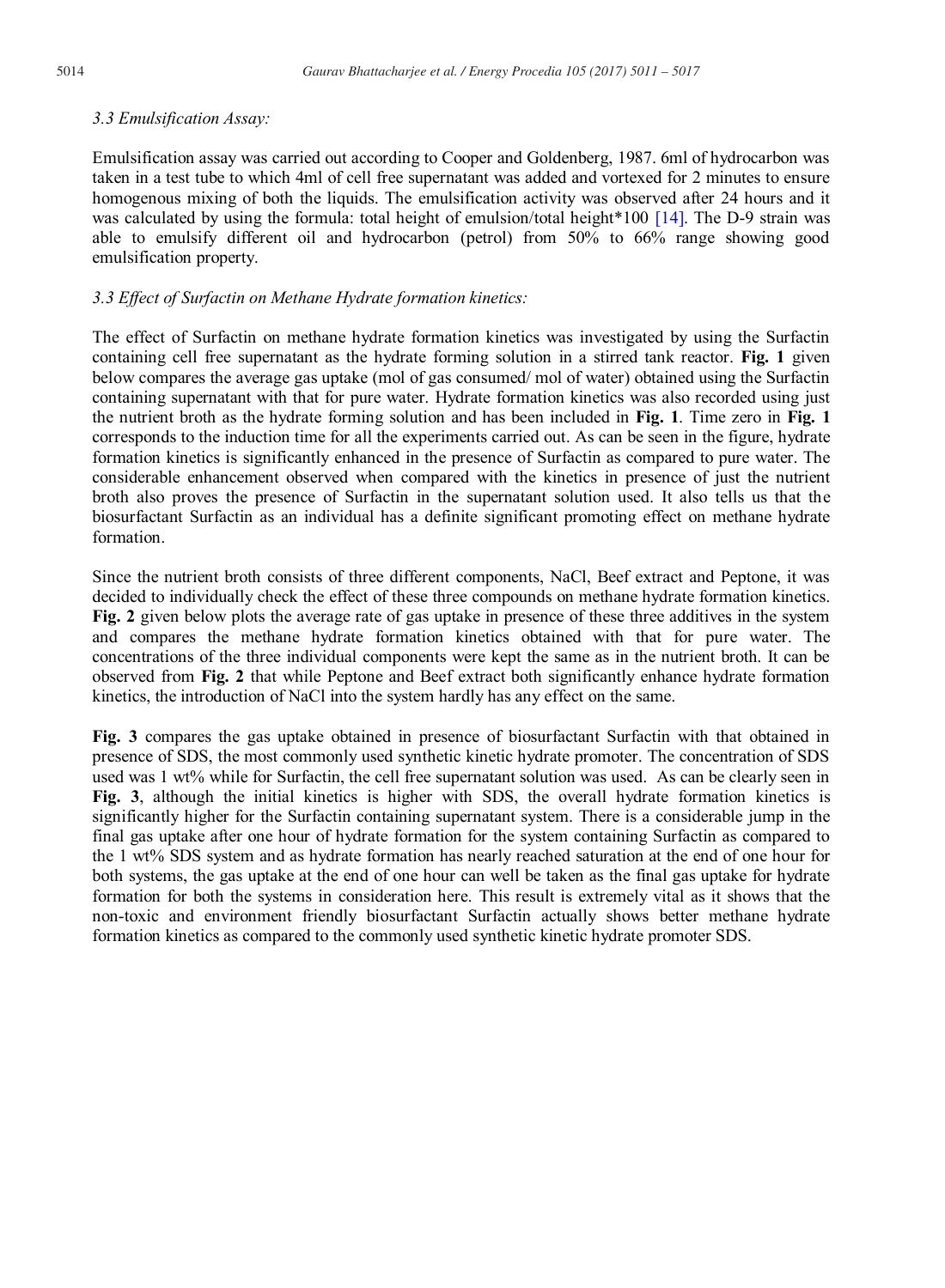

**Fig. 1. Comparison of average gas uptake during methane hydrate formation from different hydrate forming solutions: pure water, nutrient broth and cell free Surfactin containing supernatant.** 



**Fig. 2. Comparison of average gas uptake during methane hydrate formation individually with pure water, NaCl, Beef Extract and Peptone (the different components present in the Nutrient Broth).**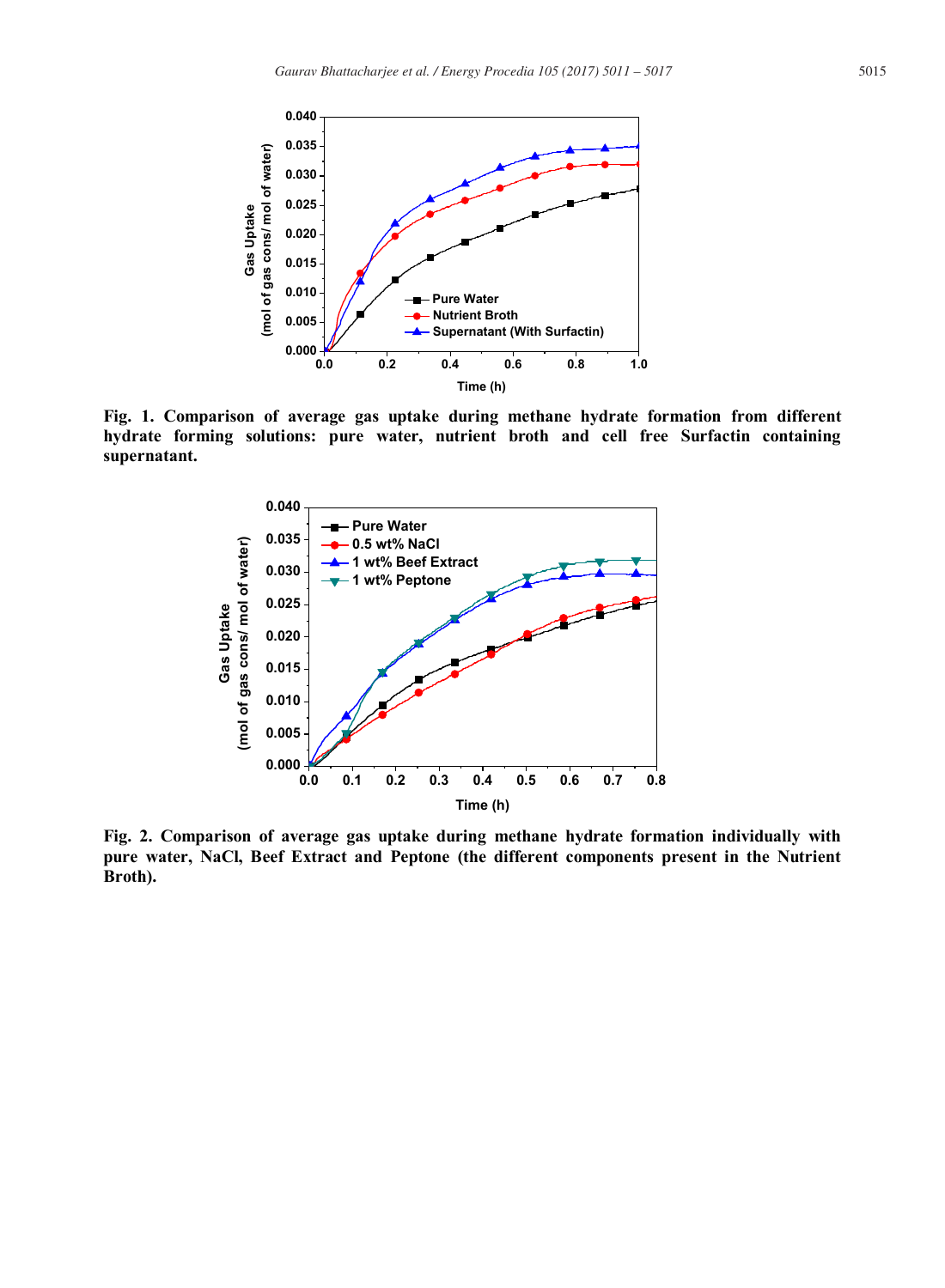

**Fig. 3. Comparison of average gas uptake during methane hydrate formation with cell free supernanatant contianing the biosurfactant Surfactin and with 1 wt% SDS.**

#### **4. Conclusion**

The present study deals with testing the effect of the biosurfactant Surfactin on methane hydrate formation kinetics. Based on preliminary screening using the polymerase chain reaction technique and a couple of other assays, namely the oil spread assay and emulsification assay, the D-9 bacterial strain was concluded to be a producer of Surfactin. Methane hydrate formation experiments were carried out in the presence of Surfactin using a stirred tank reactor. It was found out that the presence of Surfactin favorably affects methane hydrate formation kinetics showing a significant enhancement as compared to pure water. The enhancement in kinetics observed with Surfactin was found to be much greater than that obtained with 1 wt% SDS. The results obtained in this study hold great importance as we look to move away from synthetic additives to benign, environment friendly ones for use as kinetic promoters in gas hydrate based applications such as methane separation, storage and transport.

#### **Acknowledgement:**

Authors gratefully acknowledge the financial support received for this work from Council of Scientific and Industrial Research (CSIR) under 12th five year plan: Project Code-CSC0102. GB wishes to acknowledge the Senior Research Fellowship (SRF) received from CSIR, India.

#### **References:**

- [1] Bhattacharjee G, Choudhary N, Kumar A, Chakrabarty S, Kumar R. Effect of the amino acid lhistidine on methane hydrate growth kinetics. Journal of Natural Gas Science and Engineering, 2016. http://dx.doi.org/10.1016/j.jngse.2016.05.052
- [2] Kumar A, Bhattacharjee G, Barmecha V, Diwan S, Kushwaha OS. Influence of kinetic and thermodynamic promoters on post-combustion carbon dioxide capture through gas hydrate crystallization. Journal of Environmental Chemical Engineering, 2016; 4(2), 1955-1961